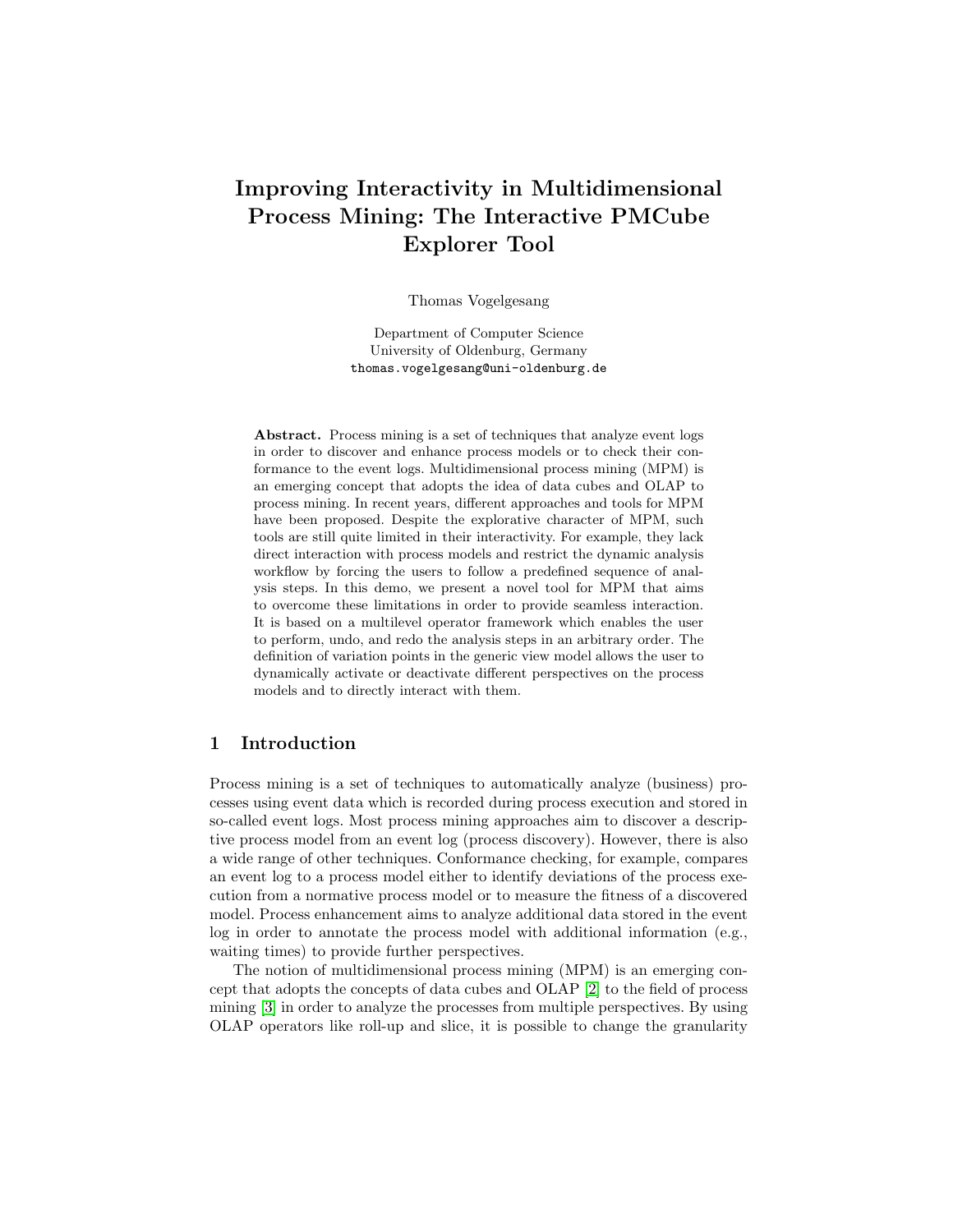of the event data or to filter it. One major goal of MPM is the comparison of different processes or variants process of the same process which are represented by the cells of the data cube.

There are different approaches for MPM described in literature like Process Cubes [\[4](#page-4-2)[,1\]](#page-4-3) and PMCube [\[6,](#page-4-4)[5\]](#page-4-5). Both approaches use OLAP operations to partition the event data into subsets (sublogs) which are independently analyzed using arbitrary process mining algorithms. The main differences are the way the data cube is organized and the definition of OLAP operators. Furthermore, PMCube introduces also additional concepts to support the comparison of the extracted models (e.g., difference visualization). However, both approaches are similar in their general work-flow.

Due to its explorative character, interactivity is vital for MPM. However, tools for MPM are typically limited in their interactivity to a certain extent.

- 1. Interaction with process models: Even though process models are compositions of nodes and edges, they are statically visualized similar to an image. Direct interaction with process models (e.g., clicking on a node to trigger a filter) can make the analysis more intuitive.
- 2. Dynamic analysis workflow: Current tools for MPM force users to follow a certain workflow step by step. Changes to previously performed steps require the users to repeat the subsequent steps. Consequently, even minor adjustments of the OLAP query require a lot of effort for the analysts.
- 3. Undo/redo of analysis steps: Current tools for MPM do not provide undo/redo functionality. This may restrain users from exploring the processes because returning to a previous view on the process may be laborious.
- 4. Performance: Long processing times may disrupt the workflow. Therefore, performance is crucial for interactivity, even though MPM is not a timecritical application.

In this paper, we introduce Interactive PMCube Explorer, a tool which aims to provide seamless interactivity to MPM. In Section [2,](#page-1-0) we present the underlying concepts of our tool and in Section [3,](#page-2-0) we describe its implementation. Section [4](#page-4-6) gives an overview of the tool demonstration.

# <span id="page-1-0"></span>2 Architecture

The implementation of our tool is based on the PMCube Explorer prototype [\[5\]](#page-4-5). Besides several improvements of the software architecture, it provides a newly designed user interface and workflow to improve the interactivity of MPM. Therefor, it manages the different analysis steps of the MPM workflow by a novel operator framework which defines a stack of operation levels. Each level represents particular analysis steps of the MPM workflow (e.g., OLAP query, process discovery, process enhancement). Interactions with user interface are mapped onto operations of the related level. The framework individually manages these operations for each level. This allows the user to undo/redo operations of a particular analysis step without affecting other levels. Also changes on lower levels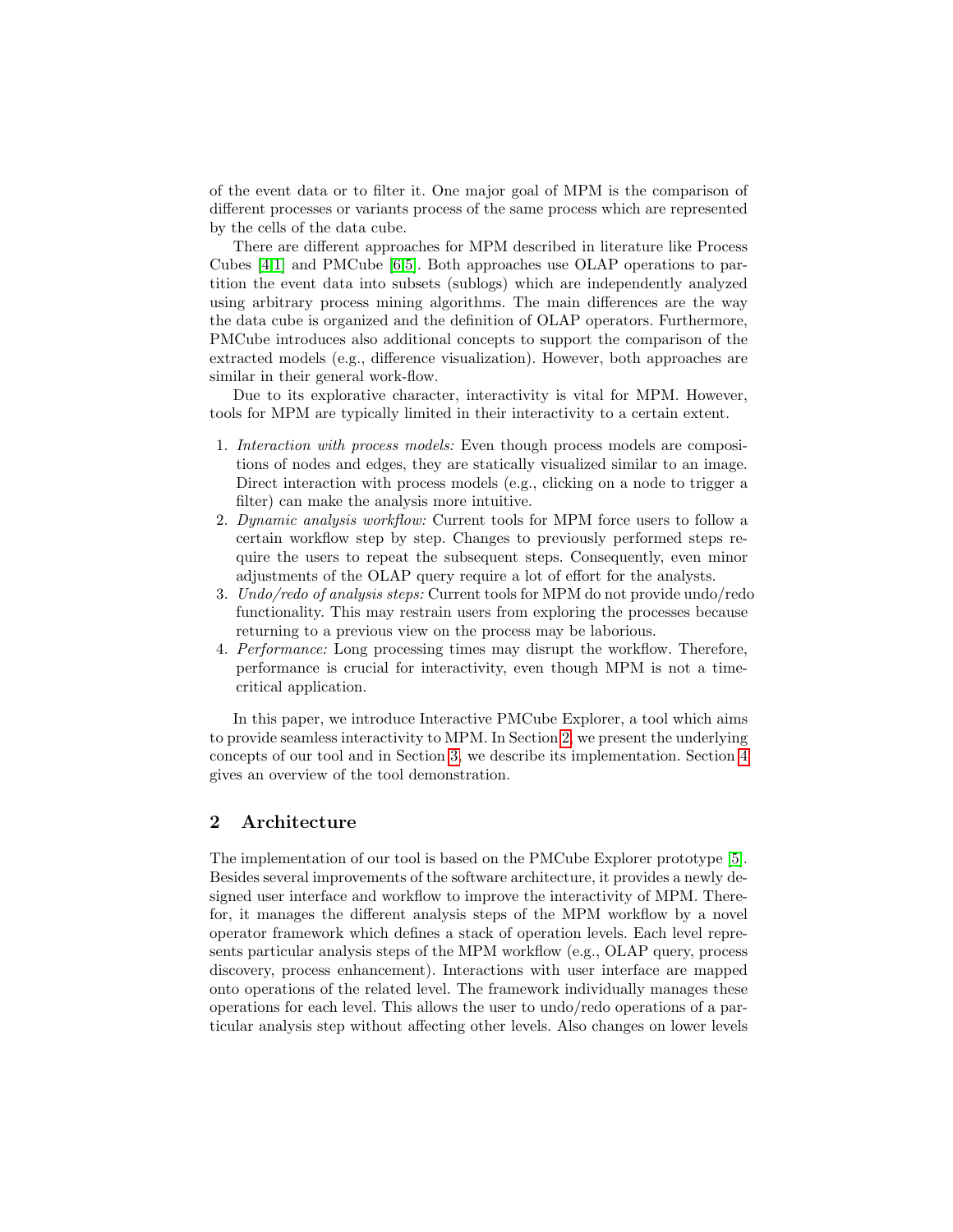are propagated to the levels above to automatically update the process mining results. This ensures that previously defined analysis steps do not need to be redefined after executing new operations on lower levels. E.g., the user does not need to configure and apply a process discovery algorithm again after changing the underlying OLAP query. For a more detailed description of the underlying concept, we refer to [\[7\]](#page-4-7).



<span id="page-2-1"></span>Fig. 1. General concept of the Interactive PMCube Explorer tool

Figure [1](#page-2-1) shows the general concept of the operator framework. When the user interacts with the user interface, e.g. by applying a filter to the data (cf. item 1), the framework creates a new operation and adds it to the list of operations of the respective operation level (cf. item 2). Then, all operations of this and the subsequent levels are executed to propagate the changes (cf. item 3). After that, an update event triggers the visualization manager to update the currently displayed process models (cf. item 4). Therefor, the Visualization Manager creates a new view model and applies all activated styling operations to it (cf. item 5). Finally, the updated view model is shown in the user interface (cf. item 6).

## <span id="page-2-0"></span>3 Implementation

The Interactive PMCube Explorer tool is designed as a generic framework and is highly extensible. Most of its components like algorithms (e.g., for process discovery, conformance checking, process enhancement, consolidation, model difference calculation), process models, view models, database drivers, styling operations,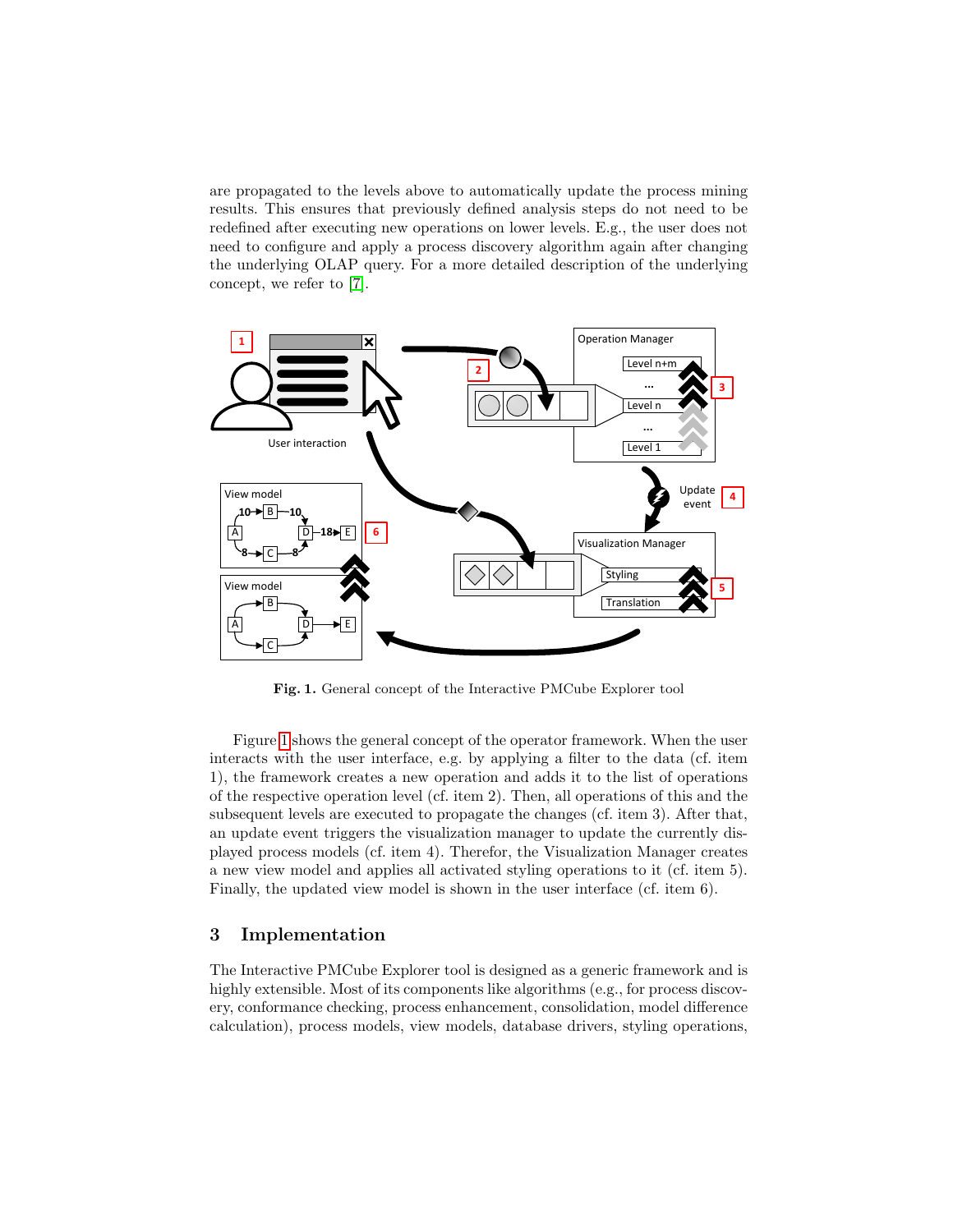and other operations like filters are integrated as plug-ins which are loaded during run-time. Currently, there are more than 70 plug-ins provided. Even though the tool is a prototypical implementation, it covers the entire MPM workflow. To show the feasibility of the operator framework, it provides several operations for almost every operation level. However, some features (e.g., interactive filters and styling) are currently only implemented as a proof of concept for particular process notations. Nonetheless, we plan to extend the tool by further plug-ins in the future. The tool and a manual containing a list of all plug-ins are available for download on our website<sup>[1](#page-3-0)</sup>.



<span id="page-3-1"></span>Fig. 2. Screenshot of the Interactive PMCube Explorer tool

Figure [2](#page-3-1) shows a screenshot of the Interactive PMCube Explorer tool. The process mining results – which form the major subject of the analysis – are presented at the center of the application (cf. item 1). As MPM typically creates multiple sublogs and process models, the results are organized in tabs in order to easily switch between different results. The result overview (showing statistics about each cell), the process model matrix (presenting all mined models in a grid), and the preview for OLAP queries (indicating the resulting cells and the estimated data distribution) are also presented in tabs.

All other parts of the user interface (e.g., dialogs for the configuration of mining algorithms or OLAP queries) are arranged around the mining results. Using a docking system allows the user to customize the user interface (e.g. hiding parts or changing their location on screen). The example in Figure [2](#page-3-1) shows the configuration of OLAP queries (cf. item 2) and the available visualization options (cf. item 3) for the currently shown process model (cf. item 1). Additional

<span id="page-3-0"></span><sup>1</sup> <http://uol.de/pmcubeexplorer>